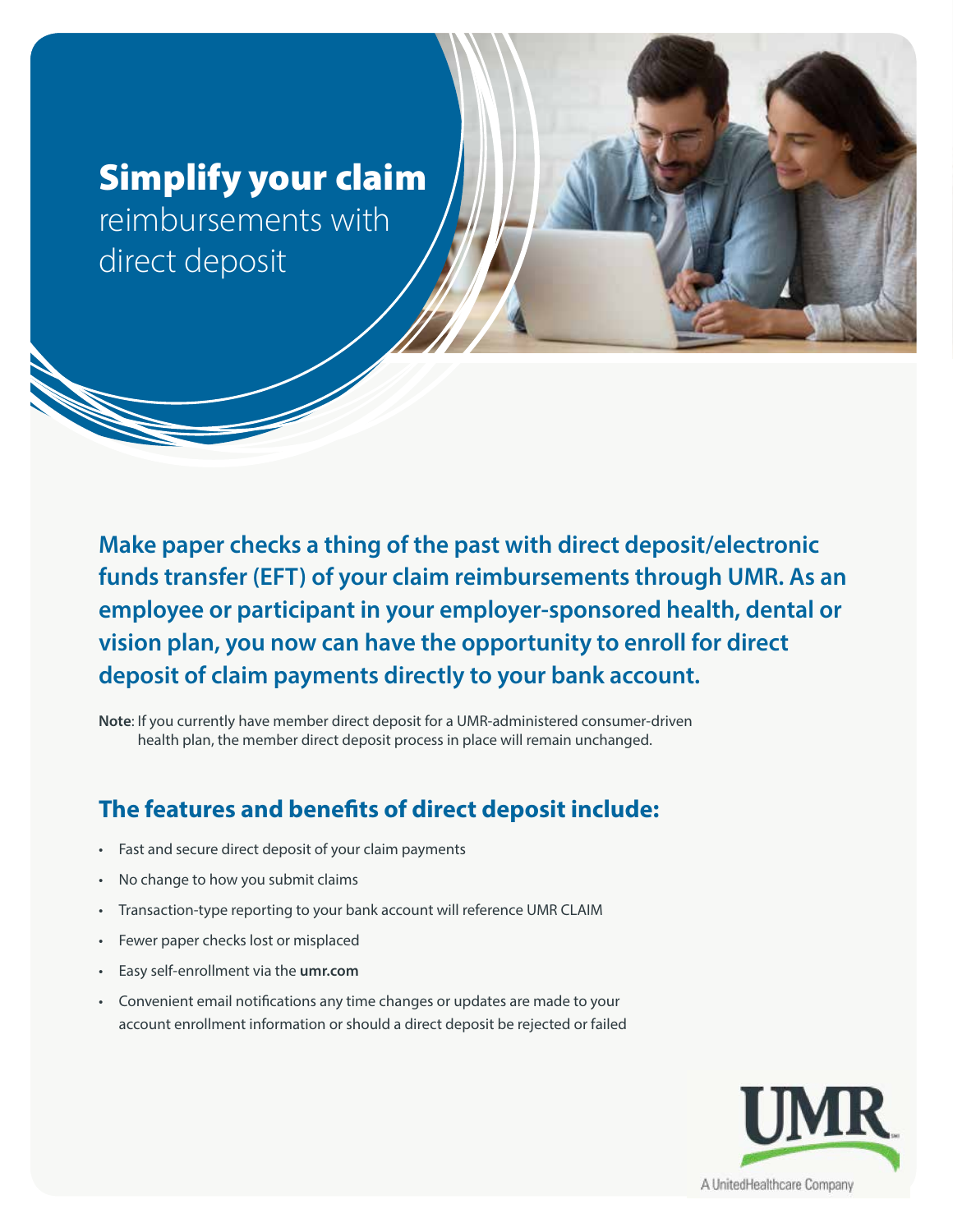#### **How it works**

Enrolling in direct deposit is easy:

|                         | Log into the umr.com member portal<br>and choose the Direct deposit icon | Select Product choices<br>2                                                                                                                                                                                                                                                                                                                                                                                                                                                                                                        |
|-------------------------|--------------------------------------------------------------------------|------------------------------------------------------------------------------------------------------------------------------------------------------------------------------------------------------------------------------------------------------------------------------------------------------------------------------------------------------------------------------------------------------------------------------------------------------------------------------------------------------------------------------------|
|                         | <b>Direct deposit</b><br><b>C</b>                                        | <b>BANK ROUTING</b><br><b>BANK ACCOUNT</b><br><b>ACCOUNT</b><br><b>PRODUCT</b><br><b>STATUS</b><br><b>ACTION</b><br>NUMBER(ABA#)<br><b>NUMBER</b><br><b>CHOICE(S)</b><br><b>TYPE</b><br>Consumer accounts,<br>Edit   Delete<br>Active<br>Dental<br>+Add a born account                                                                                                                                                                                                                                                             |
|                         |                                                                          | Product choices (select at least one): *<br>Dental<br>Medical<br>Consumer accounts<br>Bank routing number (ABAW):<br><b>Q</b> digits and<br>Bank account number. *<br>Re-enter bank account number. *<br>Account type: "<br>O Savings<br>C Checking                                                                                                                                                                                                                                                                                |
| $\overline{\mathbf{3}}$ | Enter your bank routing<br>number and account                            | 1001<br><b>North Startes</b><br><b>USE Eat.</b><br>Anatomet, UA<br><b>PAY 35 THE</b><br>atters (p)<br>801448<br><b>CLEARS TANK DOOLFIASETANY LOOL</b><br><b>Bank Roating Barrison</b><br><b>Diede Wa</b><br>Autum Number                                                                                                                                                                                                                                                                                                           |
|                         | number                                                                   | 123456789<br>1001<br>000121455789<br>Your direct deposit authorization will carry over from year-to-year. Please allow up to 7 business days for this<br>change to be effective.<br>By clicking the "Submit" button, you are electronically dating and signing this transaction and requesting that<br>we directly deposit any consumer account reimbursements you have claimed. You are also authorizing credit<br>entries and. If necessary, debit entries and adjustments for any credit entries made in error to your account. |

**Note**: You must have an active checking or savings account to participate.

### **Things to know**

- Direct deposit enrollment does not guarantee that all payments coming from UMR will be sent using this electronic option
- Initial enrollment and any updates or changes could take up to 7 business days to be completed
- Prompt and accurate updates or bank account changes are your responsibility
- UMR may be required to update your direct deposit information based on a Notice of Change received from your bank when a payment is deposited